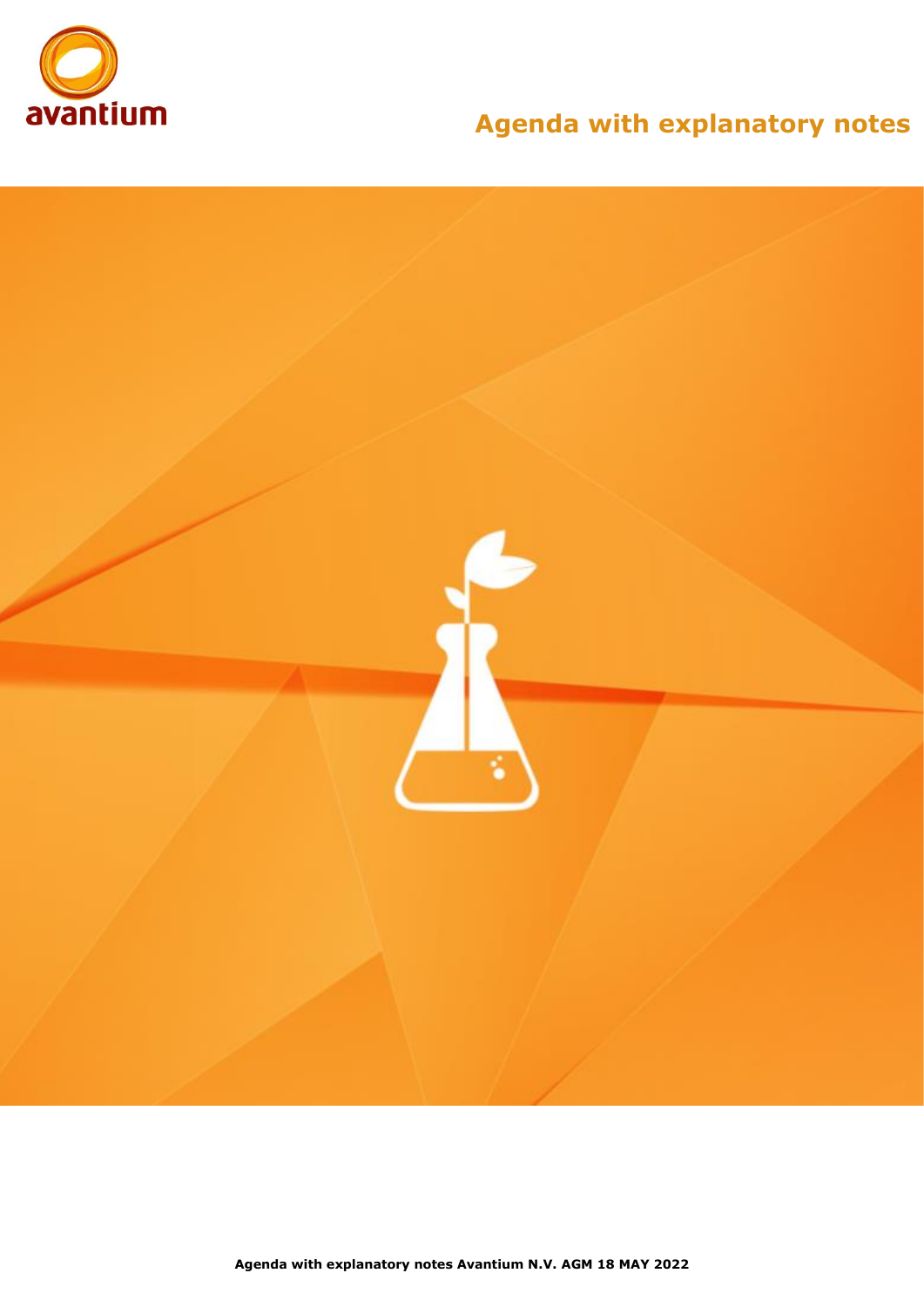

# **ANNUAL GENERAL MEETING AVANTIUM N.V.**

# **WEDNESDAY 18 MAY 2022**

# **Agenda**

1 Opening

#### *Review 2021*

- 2 Annual Report for the financial year 2021
- 3 Remuneration Report 2021 (*advisory vote*)
- 4 Adoption of the Annual Accounts 2021 (*voting item*)

# *Discharge of liability*

- 5 (a) Discharge from liability of members of the Management Board for the performance of their duties in financial year 2021 (*voting item*)
- 5 (b) Discharge from liability of members of the Supervisory Board for the performance of their duties in financial year 2021 (*voting item*)

#### *Authorisation shares*

- 6 (a) Designation of the Management Board to issue up to 4% ordinary shares and to exclude pre-emptive rights for general corporate purposes and in connection with the Company's long term incentive and share-based compensation plans *(voting item)*
- 6 (b) Authorisation of the Management Board to repurchase shares in the share capital of Avantium on behalf of Avantium (*voting item*)

# *Other (corporate) affairs*

- 7 Appointment of PricewaterhouseCoopers Accountants N.V. as external auditor for the financial year 2022 (*voting item*)
- 8 Any other business (including Q&A)
- 9 Closing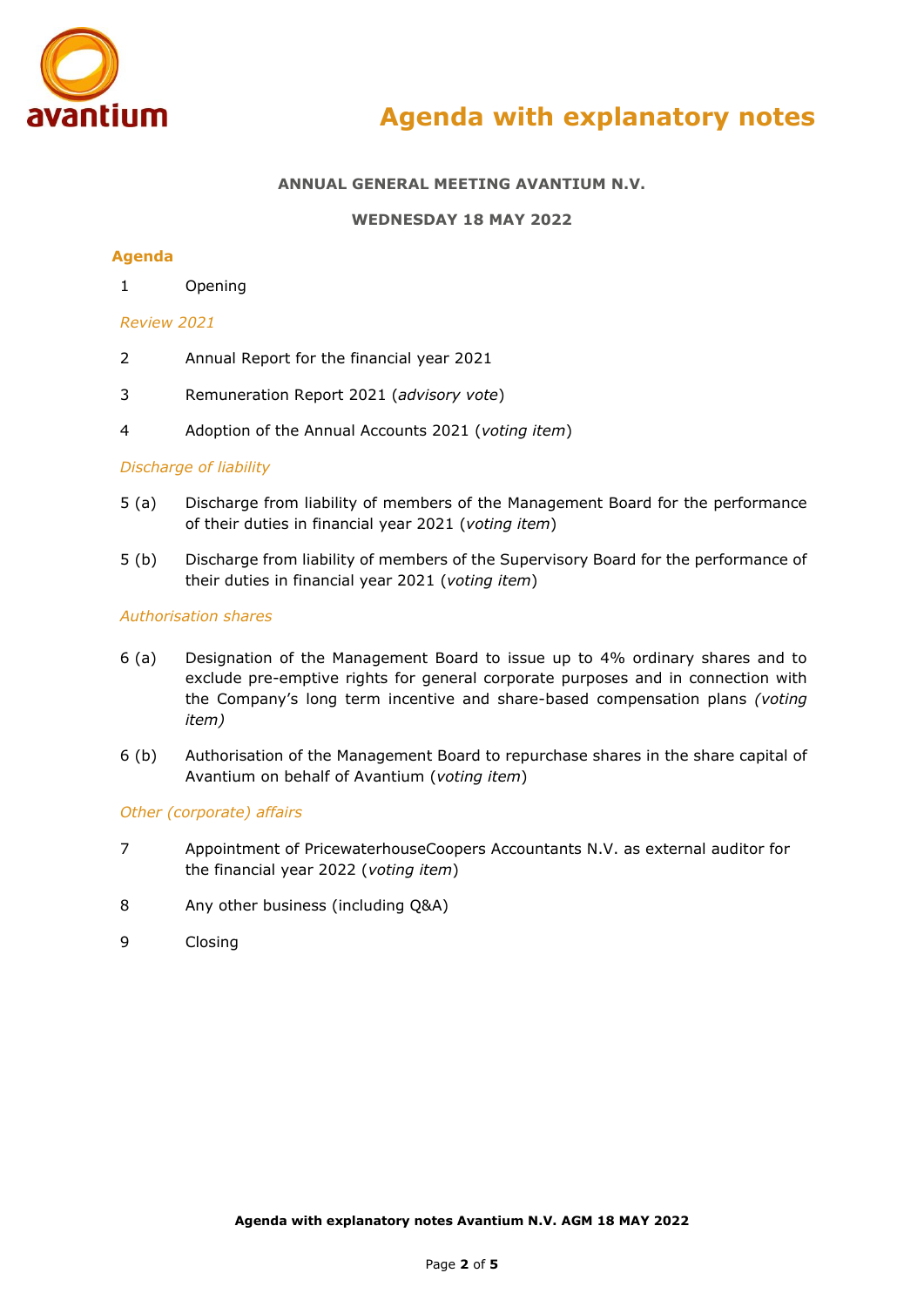

# **Explanatory notes**

# *Review 2021*

# **Agenda Item 2 - Annual Report for the financial year 2021**

The Management Board will give a presentation on the performance of Avantium in 2021 as described in the Annual Report 2021. Under this item, the Annual Report of the Supervisory Board will also be discussed. The shareholders will then be invited to ask questions.

# **Agenda Item 3 - Remuneration Report 2021**

Our Remuneration Report describes the implementation of the remuneration policy for the Management Board and the Supervisory Board in 2021, which is set out on pages 83 to 99 of our Annual Report 2021 and is made available on our corporate website as a stand-alone document.

The Remuneration Report is prepared in accordance with the relevant parts of Section 135, Book 2 of the Dutch Civil Code, in line with the EU guidelines based on the EU Shareholders' Rights Directive. The remuneration is furthermore determined in accordance with the remuneration policy adopted at the General Meeting on 14 May 2020, with an effective date of 1 January 2020. The Remuneration Report is subject to an advisory vote, in line with article 2:135b sub 2 of the Dutch Civil Code. It is proposed to cast a favorable advisory vote.

### **Agenda Item 4 - Adoption of the Annual Accounts 2021**

The Annual Accounts 2021 were published on 23 March 2022 and are submitted for adoption by the General Meeting in this meeting. It is proposed to adopt the Annual Accounts 2021.

# *Discharge of liability*

# **Agenda Item 5 (a) - Discharge from liability of members of the Management Board**

It is proposed to discharge the members of the Management Board in office in 2021 from liability for the performance of their duties in financial year 2021, insofar as the performance of such duties is disclosed in the Annual Accounts 2021 or has otherwise been publicly disclosed prior to the adoption of the Annual Accounts 2021.

# **Agenda Item 5 (b) - Discharge from liability of members of the Supervisory Board**

It is proposed to discharge the members of the Supervisory Board in office in 2021 from liability for the performance of their duties in financial year 2021, insofar as the performance of such duties is disclosed in the Annual Accounts 2021 or has otherwise been publicly disclosed prior to the adoption of the Annual Accounts 2021.

#### *Authorisation shares*

**Agenda Item 6 (a) – Designation of the Management Board to issue up to 4% ordinary shares for general corporate purposes and in connection with the Company's long term incentive and share-based compensation plans and to exclude pre-emptive rights**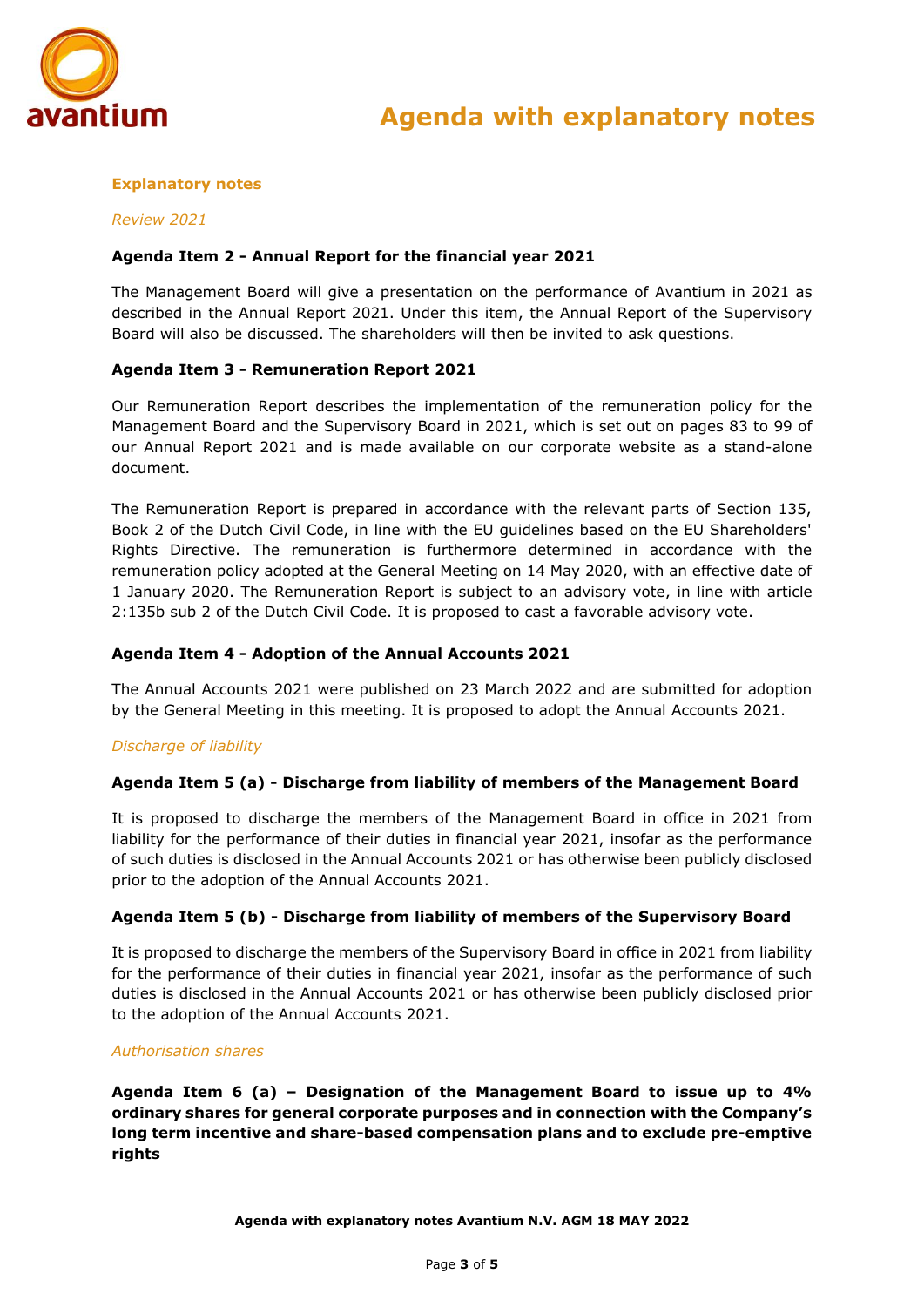

# **Agenda with explanatory notes**

A proposal is submitted to the General Meeting to designate the Management Board as the corporate body authorised: 1) to issue ordinary shares, which includes the granting of rights to subscribe for ordinary shares as provided for in Article 6 of the Articles of Association, where this authorisation of the Management Board is limited to a number of ordinary shares with a nominal value amounting to 4% of the issued capital at the time of issue, and 2) to limit or exclude pre-emptive rights of existing shareholders, as provided for in Article 7 of the Articles of Association, for a period of 18 months from the date of this General Meeting (i.e. up to and including 18 November 2023). The issue price will be determined by the Management Board.

Avantium wishes to make use of the authority sought under this proposal for general corporate purposes and the purpose of the Company's obligations related to share-based remuneration, such as those under the long-term incentive and share-based compensation plans for employees, management team and Management Board.

With respect to this authority sought in connection with the Company's obligations related to share-based remuneration, the Company notes that it will not make use of any such authority in view of this one-off fixed award of Options to a Supervisory Board member's appointment. Instead, when submitting a proposal for appointment of a new Supervisory Board member, the Management Board will separately seek authority to issue ordinary shares in view of this oneoff fixed award of options to such new member.

This proposed authorisation will replace the current authorisation for the purpose of the Company's obligations related to share-based remuneration as granted by the General Meeting to the Management Board on 19 May 2021 under agenda item 8(a) of the 2021 General Meeting.

For the avoidance of doubt, the authorisation of the Management Board, as granted by the Extraordinary General Meeting (EGM) on 25 January 2022 under agenda item 3(b) of the 2022 EGM, to (i) to issue ordinary shares for a total share value of €45 million, and (ii) a number of rights to subscribe for ordinary shares to be issued to the holders of Warrants as anti-dilution protection and (ii) in connection therewith to limit or exclude statutory pre-emptive rights of existing shareholders, will remain in place for the remainder of its period of 18 months from the date of the EGM of 25 January 2022 (i.e. up to and including 25 July 2023).

# **Agenda Item 6 (b) - Authorisation of the Management Board to repurchase shares in the share capital of Avantium on behalf of Avantium**

In accordance with article 9 of Avantium's articles of association, Avantium may repurchase its own shares by virtue of a resolution of the Management Board, which resolution is subject to the approval of the Supervisory Board. Under section 2:98 of the DCC and article 9.4 of Avantium's articles of association, this requires authorisation by the General Meeting.

It is proposed that the General Meeting authorises the Management Board– subject to the approval of the Supervisory Board – to repurchase, for a period of 18 months effective as of the date of this meeting (i.e. up to and including 18 November 2023), on a stock exchange or otherwise, fully paid-up (depositary receipts for) shares in the capital of Avantium on behalf of Avantium up to a maximum of 10% of the issued share capital of Avantium as at the date of this meeting. The purchase price shall not be lower than ten (10) eurocent and not higher than 110% of the average of the closing price of a share as reported in the official price list of Euronext Amsterdam and/or Euronext Brussels over the five (5) trading days preceding the date of purchase.

#### **Agenda with explanatory notes Avantium N.V. AGM 18 MAY 2022**